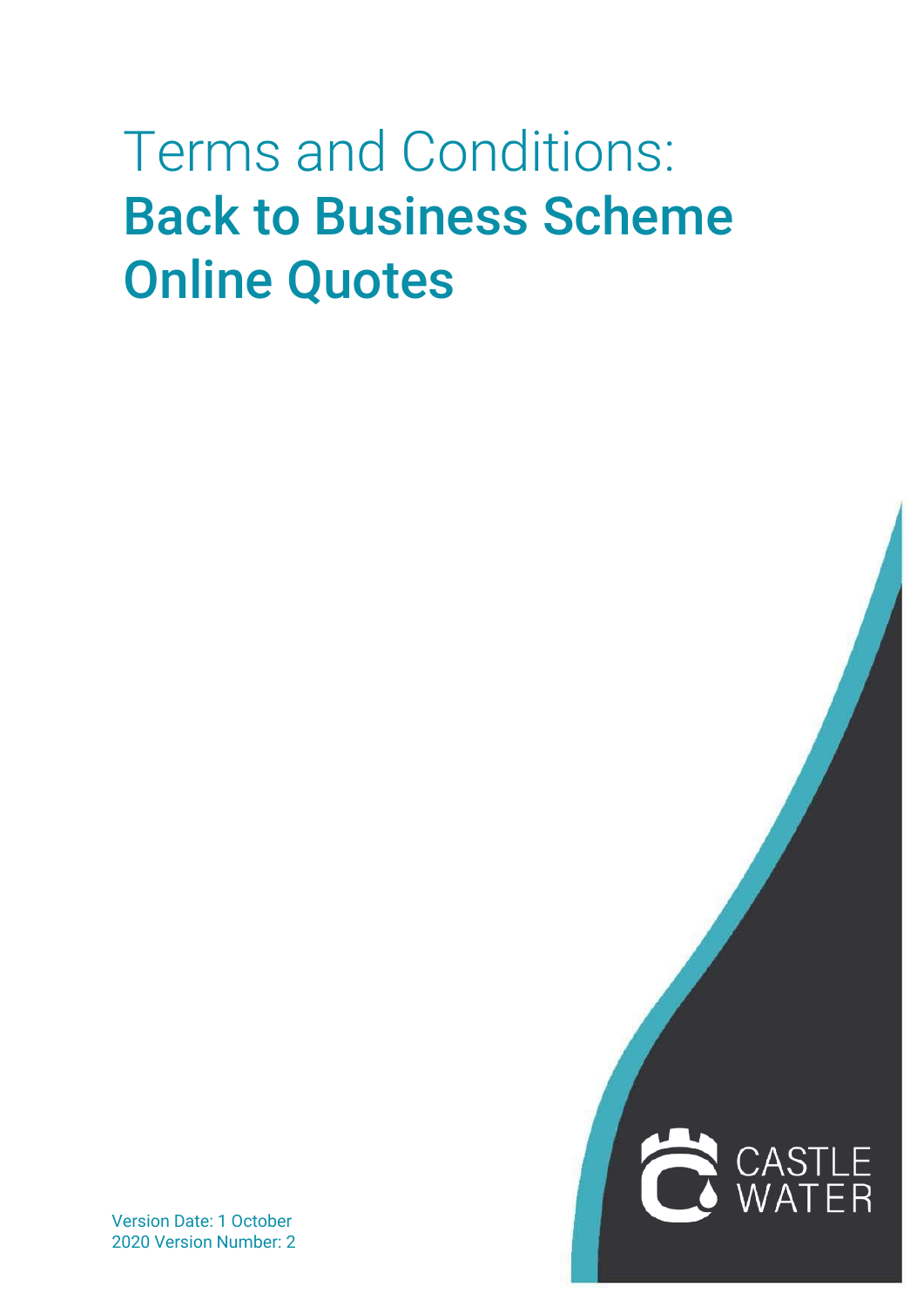## **Terms and Conditions for Back to Business Scheme Online Quotes**

The Back to Business Scheme is a promotional offer run by CWL for a limited period of time and shall only be available to Customer's who obtain and accept a quotation via the CWL Online Estimation Tool between 1 July 2020 and 31 December 2020.

#### **1 Definitions**

- 1.1 In these terms and conditions, the following words and expressions shall havethe following meanings:
	- 1.1.1 "Charges" means the charges for the provision of the Services in accordance with these Terms and Conditions, the relevant Scheme of Charges and the National Scheme:
	- 1.1.2 "Customer" means a party occupying non-household premises which has been, is or will be liable to pay CWL in respect of Services;
	- 1.1.3 "CWL" means Castle Water Limited a limited company registered in Scotland with company number SC475583, with its registered office at 1 Boat Brae, Rattray, Blairgowrie, PH10 7BH and licensed by Ofwat to provide water and waste services in England;
	- 1.1.4 "Initial End Date" means the date falling 24 months after the Effective Date;
	- 1.1.5 "National Scheme" means the document entitled "Scheme of Terms and Conditions for National Customers" of CWL available at [www.castlewater.co.uk/info;](http://www.castlewater.co.uk/info%3B)
	- 1.1.6 "Potential Customer" means a party which has sought an estimate from CWL for the provision of Services for Relevant Premises pursuant to this scheme of terms and conditions;
	- 1.1.7 "Relevant Premises" means the non -household premises in respect of which a Potential Customer has sought a quote for the provision of Services by CWL;
	- 1.1.8 "Scheme of Charges" means the scheme of charges for the relevant Wholesale Supplier for area in which the Customer's premises are located which is available a[t](http://www.castlewater.co.uk/info%3B) [www.castlewater.co.uk/info;](http://www.castlewater.co.uk/info%3B)
	- 1.1.9 "Services" means water supply and/or waste retail services pursuant to the Water Industry Act 1991.
- 1.2 Capitalised words and expressions shall bear the same meaning given to them in the National Scheme.
- 1.3 The Terms and Conditions are supplemental to and to be read in conjunction with the National Scheme.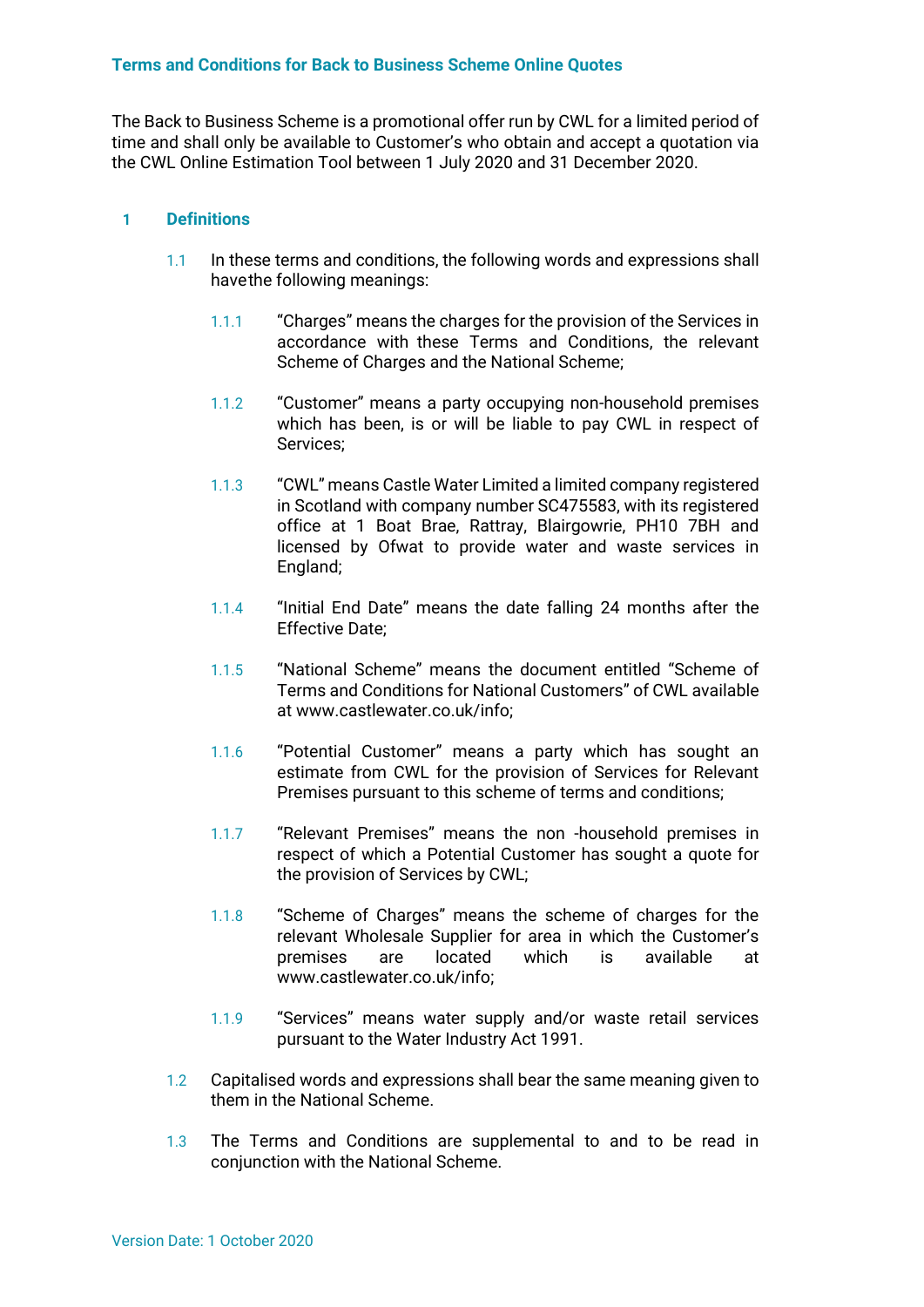1.4 Where these Terms & Conditions differ from or conflict with the National Scheme, these Terms & Conditions shall take precedence. Otherwise, the National Scheme remain in full force and effect and on the basis upon which we contract withyou.

## **2 Online Estimation Portal**

- 2.1 CWL shall maintain a portal (the "Portal") to permit Potential Customers to obtain a quotation for the provision of Services by CWL (a "Quote"). The Portal is available at [www.castlewater.co.uk/quick-quote.](http://www.castlewater.co.uk/quick-quote)
- 2.2 Any Quote generated by the Portal is an estimate based on the information provided by the Potential Customer and available data on the Central Market Operating System ("CMOS"). Where any of the rating base values are absent from CMOS, the Quote will be determined using the appropriate default values. The relevant rating base values are as follows:
	- 2.2.1 Surface water and drainage area (m2)
	- 2.2.2 Meter size (mm)
	- 2.2.3 Consumption value per annum (m3/£)
- 2.3 The Quote is subject to variation if:
	- 2.3.1 the Relevant Premises do not correspond to the information maintained within CMOS;
	- 2.3.2 any information provided by the Potential Customer in preparation of a Quote is incorrect; or
	- 2.3.3 the consumption of water at the Relevant Premises is not in accordance with the estimates set out in the quote.
- 2.4 A Quote cannot be used in conjunction with any other offer, discount or cashback offered by CWL.
- 2.5 Notwithstanding that a Potential Customer has obtained a Quote, CWL reserve the right to refuse to enter into a contract with the Potential Customer.
- 2.6 A Potential Customer is not obliged to enter into a contract with CWL as a result of obtaining a Quote through the Portal.

## **3 Availability**

- 3.1 Potential Customers will not be able to obtain a Quote where the Relevant Premises meetany of the following criteria:
	- 3.1.1 There are multiple sites;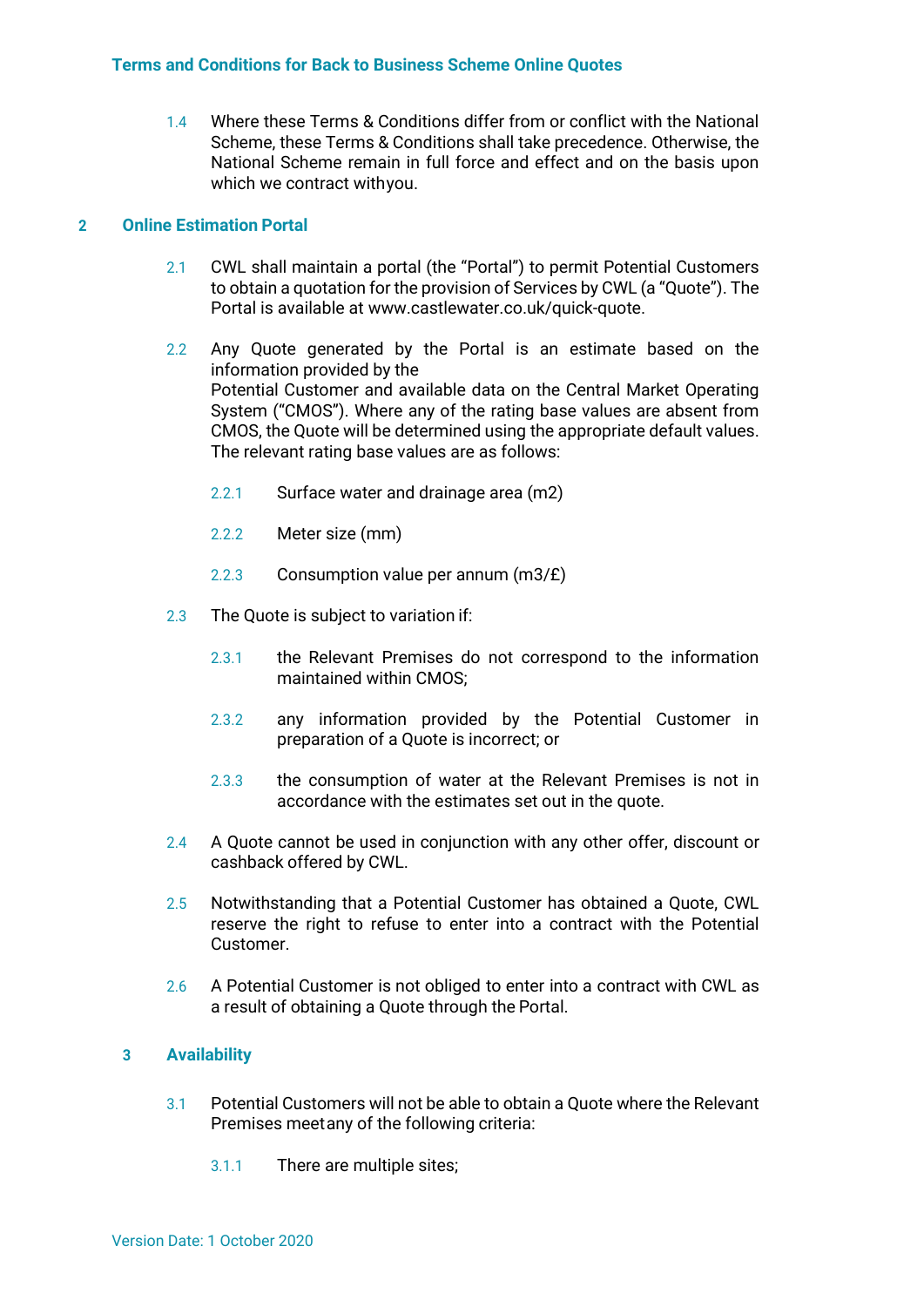- 3.1.2 There will be any trade effluent services to be provided;
- 3.1.3 Where a post-code cannot be found on CMOS; and/or
- 3.1.4 Where a Quote is sought on behalf of a third party.
- 3.2 Without prejudice to paragraph 3.1, CWL may provide a quotation for any Relevant Premises which meet any of the criteria set out in paragraph 3.1. Where a Potential Customer wishes to obtain a quotation in respect of such Relevant Premises, such Potential Customer should contact CWL byemail to [switch@castlewater.co.uk.](mailto:switch@castlewater.co.uk.)

## **4 Contract Commencement and Termination**

- 4.1 Where a Potential Customer accepts a Quote, these terms and conditions and theNational Scheme form the basis of the contract between CWL and the Customer (the "Contract").
- 4.2 The Customer agrees to enter into a contract for the Services from CWL for a minimum period of 24 months based on these Terms and Conditions, the National Scheme and the relevant Scheme of Charges.
- 4.3 This Contract will commence from the date the Customer transferred to CWL ("theEffective Date").
- 4.4 The Contract will be based upon the Quote from the Effective Date until 31st March following the Effective Date.
- 4.5 The customer will be billed:
	- 4.5.1 For period commencing on the Effective Date and ending on the first occurring 31 March or 30 September following the Effective Date; and
	- 4.5.2 then for a 6 month period commencing on 1st April or 1 October until the expiry of a period of 2 years following the Effective Date.
- 4.6 This Contract will terminate on the earliestof:
	- 4.6.1 the agreement of alternative contract terms between a Customer and CWL relative to the Relevant Premises;
	- 4.6.2 the deregistration of the supply point for the Relevant Premises on CMOS; or
	- 4.6.3 the date falling 24 months after the Effective Date following which the Customer will continue to be supplied with the Services of CWL on the default tariff applicable to the Relevant Premises and in accordance with the terms of the National Scheme.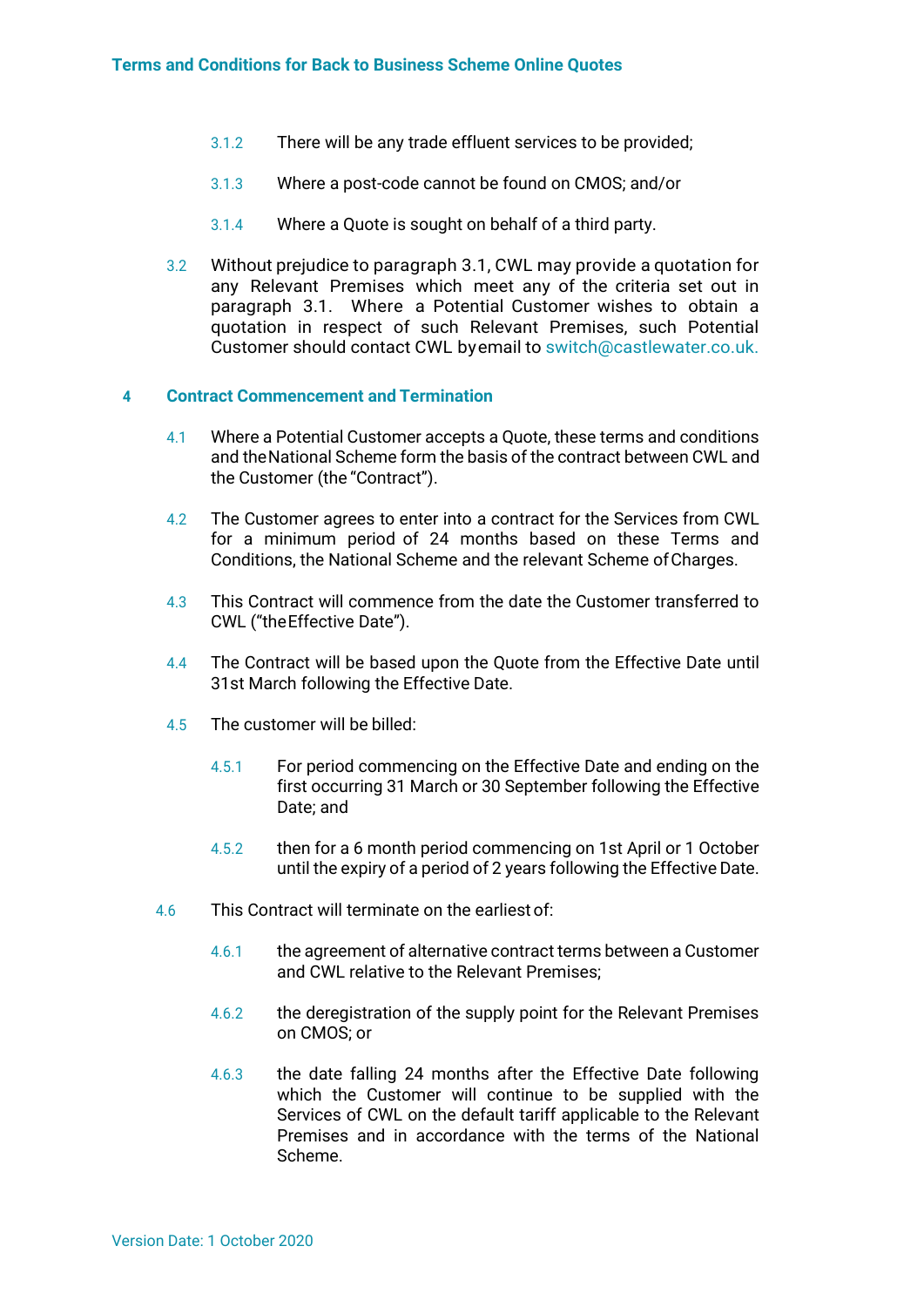- 4.7 In the event that the Contract is terminated:
	- 4.7.1 by the Customer for whatever reason and in whatever manner, prior to the Initial End Date; or
	- 4.7.2 by CWL, as a result of a breach of the Contract by the Customer, CWL shall be entitled to charge, and the Customer agrees to pay, a £30 administrative fee to the Customer which CWL may apply on the Customer's final invoice.

## **5 Pricing Terms**

- 5.1 The Customer shall pay to CWL the Charges for the Services (including relevantdisconnection charges) in accordance with the NationalScheme.
- 5.2 For the purposes of these terms and conditions, the Charges for Services will be the relevant Wholesale Charges plus the Applicable Margin. For the purposes of any contract agreedbetween a Customer and CWL pursuant to these Terms and Conditions, the Applicable Margin will be 10% (or such lower margin as may be specified by CWL in the Quote provided to theCustomer).
	- 5.3 The Charges are subject to applicable VAT which the Customer shall be liable to payCWL.
	- 5.4 CWL will provide to the Customer, in advance, an statement which details their estimated charges for a period of either 6 months or 12 months (as selected by CWL) (the "Invoice Period") and a breakdown of fixed monthly payments to be made by the Customer during that Invoice Period (the "Monthly Payment"). The Monthly Payments will be taken by Direct Debit only.
	- 5.5 The Customer shall pay the Charges monthly by Direct Debit only, on a due date agreed by CWL and the Customer provided that at the end of each Invoice Period, to the extent that the Monthly Payments are insufficient to meet the charges for the Invoice Period, CWL may atits discretion:
		- 5.5.1 Apply any relevant shortfall to the customer's account for the next Invoice Period and adjust the relevant Monthly Payments accordingly;
		- 5.5.2 Invoice the Customer to make payment of the outstanding shortfall sum.
	- 5.6 All Direct Debit payments made by the Customer to CWL are covered by the DirectDebit Guarantee.
	- 5.7 Where any Charges due to CWL are not paid by the Customer within 7 days of the due date,CWL may amend the payment terms applicable to the Customer to alternative payment terms, which may include payment